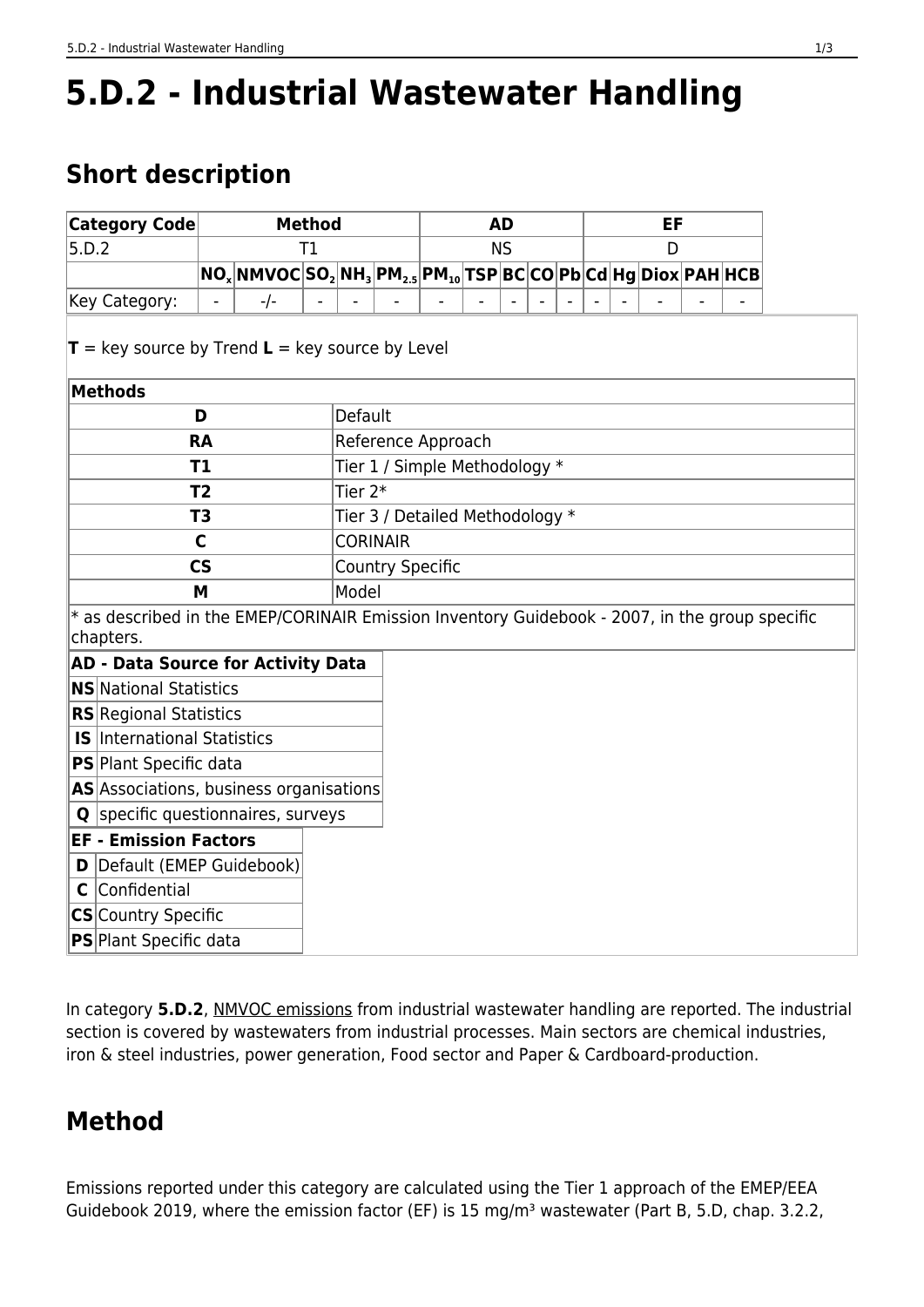Table 3-1, p. 7<sup>1</sup>). This EF is multiplied with the total amount of wastewater (AD) treated in industrial wwt-plants, following the equation:



### **Activity data**

<span id="page-1-0"></span>Total volumes of treated industrial wastewater are derived by the German statistical agency (Statistisches Bundesamt, Umweltnutzung und Wirtschaft. Tabellen zu den Umweltökonomischen Gesamtrechnungen. Teil 4: Wassereinsatz, Abwasser. Table 7.7<sup>2</sup>). The availability of the data starts in 1991 with new data for every following year, until 2001. Until then the data source is published on a three-year basis with new data only for the respective year of the update. Missing data are inter- or extrapolated

#### **Emisson factors**

#### See method.

It should be noted that the described default emission factor was collected in Turkey for municipal wastewater treatment plants under specific climatic conditions in developing countries. The wastewater characteristics of the considered industries sometimes differ significantly from municipal wastewater.

### **Uncertainties**

The AD from Statistisches Bundesamt have an uncertainty of ±3% (normal distribution) whereas the uncertainty for the EF, due to its range (5/50 mg/m<sup>3</sup>), is -70 / +210 % and the distribution lognormal.

# **Recalculations**

Recalculations were not necessary.

For **pollutant-specific information on recalculated emission estimates for Base Year and 2019**, please see the recalculation tables following [chapter 8.1 -](https://iir.umweltbundesamt.de/2022/general/recalculations/start) [Recalculations](https://iir.umweltbundesamt.de/2022/general/recalculations/start).